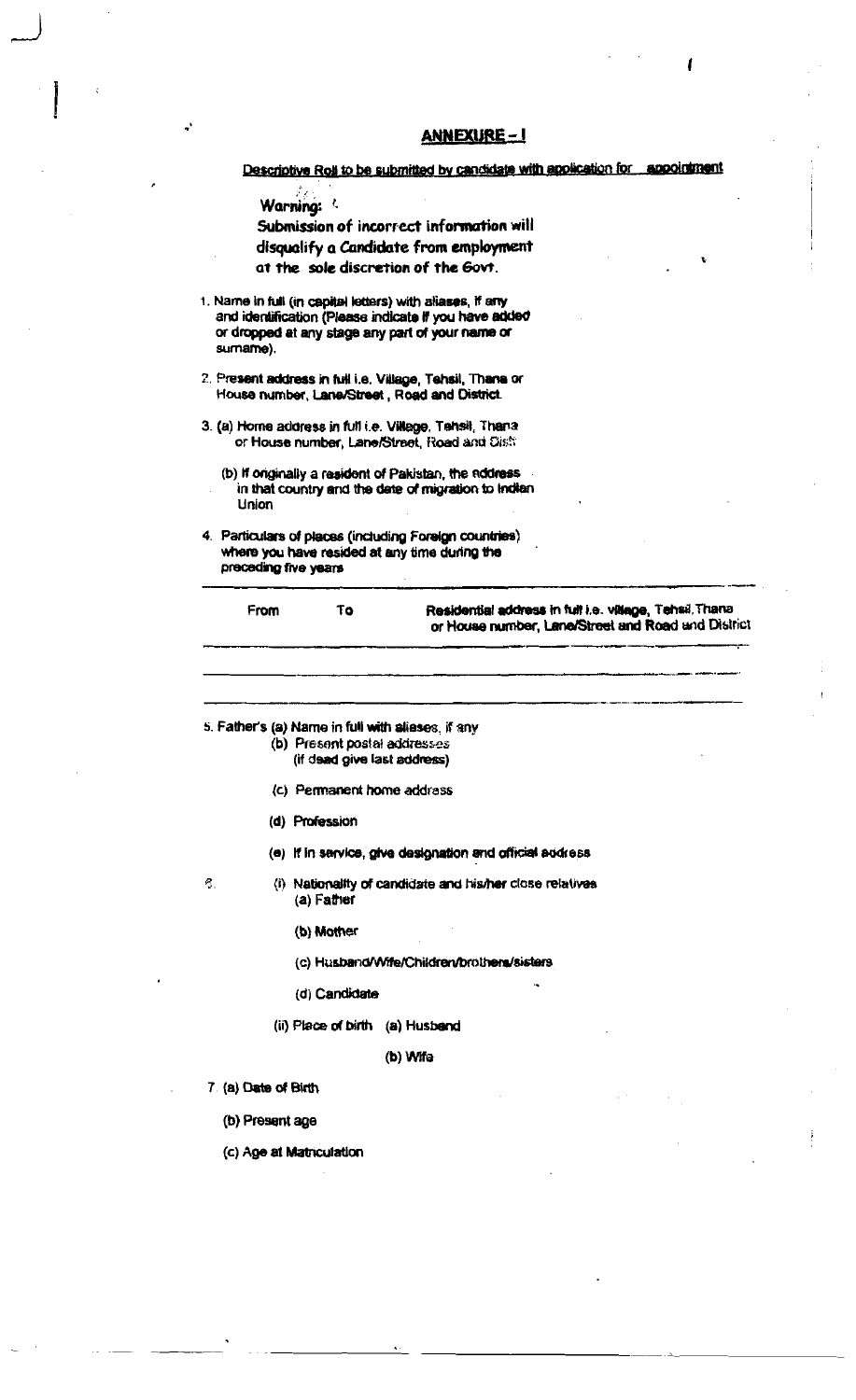- 8. (a) Place of birth, District and State in which it<br>is situated
	- (b) District and State to which you belong
- 9. (a) Your religion
	- (b) Are you a member of Scheduled Castel<br>Scheduled Tribes/Backward Classes/ Area?

Answer yes or no and if answer is yes state the name thereof.

# 10. Educational qualifications showing places of<br>Education with years in schools and colleges<br>since 15<sup>th</sup> year of age.

| Name of school/college<br>with full address | Date of entering | Date of<br><b>Jeaving</b> | Examinations<br>pessed |
|---------------------------------------------|------------------|---------------------------|------------------------|
|                                             |                  |                           |                        |
|                                             |                  |                           |                        |
|                                             |                  |                           |                        |
|                                             |                  |                           |                        |
|                                             |                  |                           |                        |

 $\mathbf{1}$ 

11. If you have, at any time, been employed, give details.

| Designation of post held/description                                                                                                                                         | Period     |  | Full address                         | Full reason for  |  |
|------------------------------------------------------------------------------------------------------------------------------------------------------------------------------|------------|--|--------------------------------------|------------------|--|
| of work                                                                                                                                                                      | To<br>From |  | of the officer<br>fkm or institution | previous service |  |
|                                                                                                                                                                              |            |  |                                      |                  |  |
| 12. If you have been or are a member of any political party or a social or cultural<br>organization, give particulars of the office or position held during the five years.  |            |  |                                      |                  |  |
| 13. (a) Have you ever been prosecuted, kept under detention or bound down fined or<br>convicted by a court of a law for any offence in any case pending against for in court |            |  |                                      |                  |  |
| of law at the filling up this Verification Roll. If the answer is yes full particulars of the<br>case, detention, fine, conviction, sentence should be given :               |            |  |                                      |                  |  |
| (b) Have you been debarred or disqualified by any State Public Service Commission or<br>by the Union Public Service Commission from appearing at its examination/selection   |            |  |                                      |                  |  |
| 14. Name of two responsible persons of your                                                                                                                                  |            |  |                                      |                  |  |
| locality or two references to whom you<br>are known                                                                                                                          |            |  |                                      | 2                |  |
| I certify that the foregoing information is correct and complete to the best of my                                                                                           |            |  |                                      |                  |  |
| knowledge and belief. I am not aware of any circumstances which might impair my                                                                                              |            |  |                                      |                  |  |
| fitness for employment under Government.                                                                                                                                     |            |  |                                      |                  |  |

Date

Place